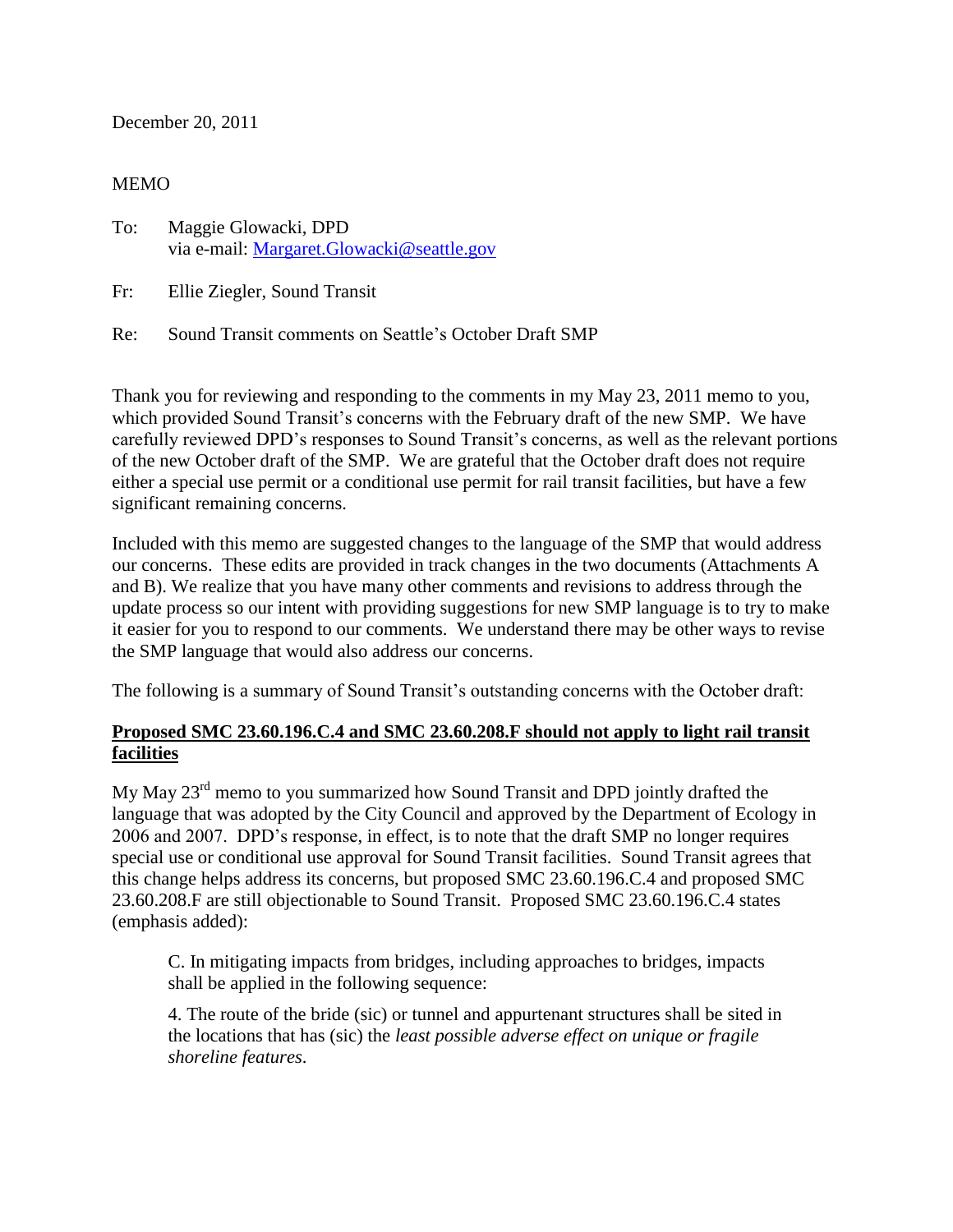We do not understand what it means to say "impacts shall be applied" in this manner. If the intent is that this limitation on siting is simply one way among many in which impacts may be "avoided," this language can be acceptable to Sound Transit so long as changes are made to subsections 4 and 5 as proposed in attachment A to this memo.

Sound Transit is even more concerned, however, with proposed SMC 23.60.208.F, which not only includes comparable language about "least possible adverse effects" but also includes a prohibition on adverse impacts to existing water-dependent or water-related uses:

F. All new railroad and rail transit facilities routes and appurtenant structures shall be sited in the locations that have the *least possible adverse effect on unique or fragile shoreline features* and *do not adversely impact existing or planned waterdependent or water-related uses*.

(Emphasis added) This standard is not appropriate for a regional, linear essential public facility. For example, last week the Sound Transit Board authorized the study of potential light rail service from Ballard to downtown Seattle. If such a line is put into service in the future, a new bridge over the Ship Canal would likely be required. If so, the decision about the appropriate route for the light rail line, and the appropriate location for the bridge, will require the Sound Transit Board and the Seattle City Council to weigh many competing factors. Given all the factors that must be weighed, it may be that the only feasible location for a new bridge will *not* be the one location in the Ship Canal where the bridge will have "the least possible adverse effect on unique or fragile shoreline features." As drafted, 23.60.208.F would in effect, make "unique or fragile shoreline features" more important than all other the factors together that must go into a decision about the route of a linear transportation facility.

In addition, the only feasible location for a light rail bridge over the Ship Canal may well be in a place where there will be an adverse impact on water-dependent or water-related uses. A few years ago, DPD issued a shoreline substantial development permit for a new bridge for the Seattle Monorail just west of the existing Ballard bridge, at the location where the Seattle Popular Monorail Authority and the Seattle City Council determined the bridge should be built. That location had an adverse effect on the operations of the boat repair facility that has been located for many years on the south side of the Ship Canal next to the bridge, to the extent that the facility may have had to relocate if the Monorail bridge had been constructed. If the proposed SMC 23.60.208.F had been in effect at the time, DPD could not have approved the shoreline permit for the Monorail bridge even though the bridge had been approved by the City Council. Given the fact that most of the uses along the Ship Canal are water-dependent or waterrelated, there likely would be *no* location where a new light rail bridge could be permitted.

Any north-south light rail system in Seattle must cross through the shoreline district, and the proposed SMP would almost certainly preclude the siting of this essential public facility at any feasible location in the City.

DPD's Response #3 to our earlier comments argues that the Shoreline Guidelines in Chapter 173-26 WAC "require a review of locational decisions (and were adopted after the City and Sound Transit developed the City's regulations)." Neither part of this assertion is correct.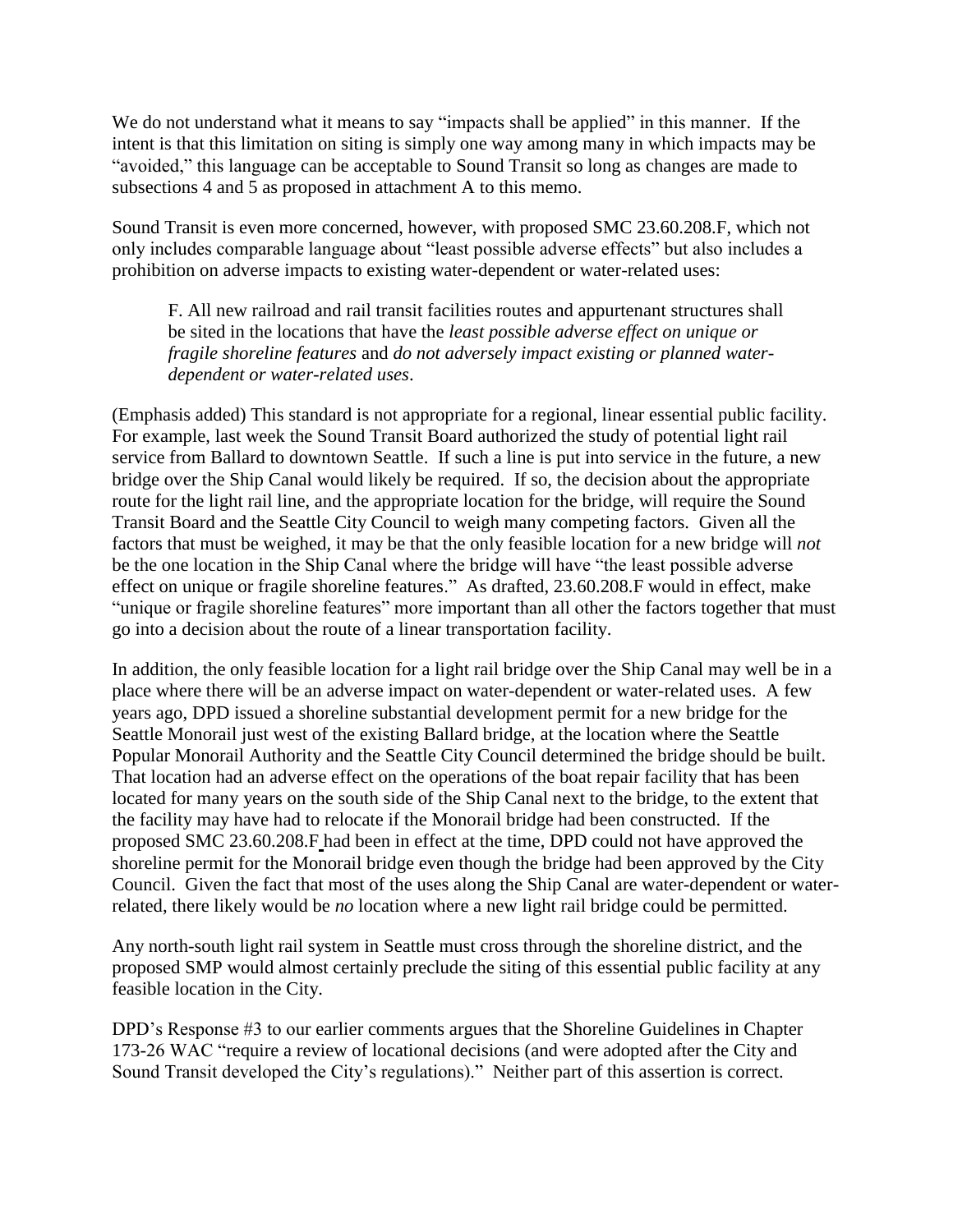The first Guideline cited by DPD,  $173-26-221(2)(c)(iii)(C)$ , applies only to structures that intrude into or over critical *saltwater* habitat, and there is no comparable guideline for critical freshwater habitat. Any foreseeable Sound Transit bridge through a shoreline environment in Seattle would be through or over freshwater habitat.

The second cited Guideline, 173-26-241(3)(k) includes the language about "least possible adverse effect on unique or fragile shoreline features" that DPD proposes to give regulatory effect to in proposed SMC 23.60.196.C.4 and proposed SMC 23.60.208.F. But this section of the Guideline is a *guideline*, not a regulation, and it is to be used by DOE as one of the "criteria for state review" of the SMP, as stated in WAC 173-26-171(2). Nothing in the SMA or the DOE Guidelines requires the City to give regulatory effect to any particular Guideline, because those Guidelines are intended to guide the exercise of local discretion in light of local circumstances.

DPD's Response #3 also states that these two cited sections of the WAC "were adopted after the City and Sound Transit developed the City's regulations," thereby suggesting that the regulations in the current SMP are no longer consistent with the Guidelines. This also is not correct. The language in the current SMP was jointly developed by DPD and Sound Transit and was approved by the City Council on August 14, 2006 and on July 30, 2007, and approved by DOE after those dates. Although the Guidelines have been amended since 2007, the language cited by DPD has been in the Guidelines since January 17, 2004, and therefore was in place when DOE approved the existing regulations. DOE's previous approval demonstrate that the existing regulations are consistent with the existing Guidelines, and there has been no change in the Guidelines or other circumstances that requires or justifies a change in how the City regulates light rail transit facilities.

The shoreline regulations will become part of the City's GMA-required development regulations, and the SMP must be consistent with these other regulations. The City's existing regulations for essential public facilities are in SMC 23.80.004, which DPD does not propose to amend, and subsection C addresses light rail transit facilities (emphasis added):

C. Light rail transit facilities.

1. Light rail transit facilities necessary to support the operation and maintenance of a light rail transit system are permitted in all zones and shoreline environments within the City of Seattle.

2. The Director may approve a light rail transit facility pursuant to Chapter 23.76, Master Use Permits and Council Land Use Decisions only if the alignment, transit station locations, and maintenance base location of the light rail transit system have been *approved by the City Council* by ordinance or resolution.

The Sound Transit Board will decide the alignment and location of the light rail system, and the City Council would approve the selected alignment before Sound Transit applies for permits from DPD. The proposed language in the October draft proposed to make the criterion in the Guidelines regulatory, by requiring that the locations of light rail system facilities within the shoreline district have "the least possible adverse effect on unique or fragile shoreline features and do not adversely impact existing or planned water-dependent or water-related uses".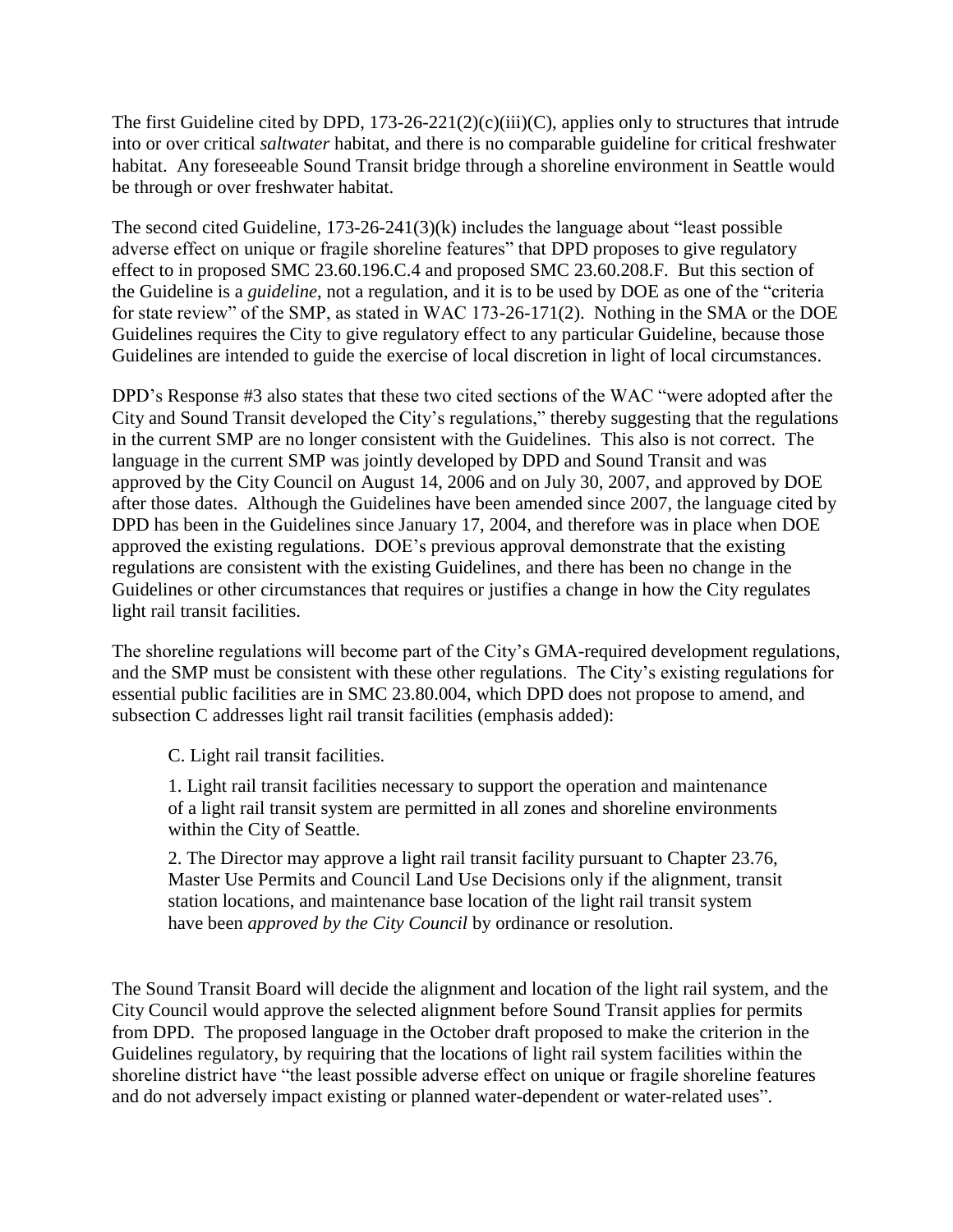In effect, the proposed language would take the final decision about the alignment and location of light rail transit facilities away from the Sound Transit Board, and the City Council and give it to DPD. In the event of an appeal to the Shorelines Hearings Board, would likely apply the requirement narrowly, instead of weighing and balancing all of the factors that must go into the selection of a route for a regional, linear transportation facility.

In short, proposed SMC 23.60.208.F is not required by the Guidelines; is not consistent with the City's regulation of Sound Transit as an essential public facility in SMC 23.80.004; and likely will preclude the siting of a light rail transit bridge in any feasible location. Sound Transit requests that DPD delete proposed SMC 23.60.208.F, at least to the extent that it applies to light rail transit facilities.

# **The SMP should retain the existing language in SMC 23.60.090.J and should address "rail transit facilities" in a different section from railroads**

The proposed SMP deletes subsection J of existing 23.60.090:

J. Light rail transit facilities approved pursuant to subsection 23.80.004 C are permitted uses in all shoreline environments, and light rail bridges and tunnels are water-dependent uses when they must cross a body of water regulated by Chapter 23.60. A temporary structure or use that supports the construction of a light rail transit facility and that is approved pursuant to Section 23.42.040 F is permitted as a temporary structure or use in all shoreline environments.

Sound Transit submits that this existing language (previously agreed to by the City and approved by Ecology) is needed to make clear the status of light rail transit facilities in the shoreline, and to coordinate the regulation of light rail transit facilities in the SMP with the regulations in the essential public facility chapter of the land use Code. We propose that it be included in a new section 23.60.209, "Standards for rail transit facilities," that is specific to rail transit facilities, and that the word "Light" be deleted so that, consistently with the other sections of the new SMP, it refers to "Rail transit facilities". Railroads then would be addressed separately in a revised 23.60.208, which would no longer include references to rail transit, as illustrated in attachment A to this memo.

In the proposed new 23.60.209 , we have included the language from section 208 that is applicable to rail transit facilities, and have deleted subsection 208.F for the reasons discussed above.

We propose three other substantive changes. The existing subsection D of 23.60.208 states:

D. Where possible, new rail transit facilities in the Shoreline District shall use existing highway or rail corridors.

The phrase "Where possible" is an absolute standard that is not appropriate for a siting decision that requires the Sound Transit Board and the City Council to weigh many competing factors. We suggest that in the new section 209 this language be changed to read: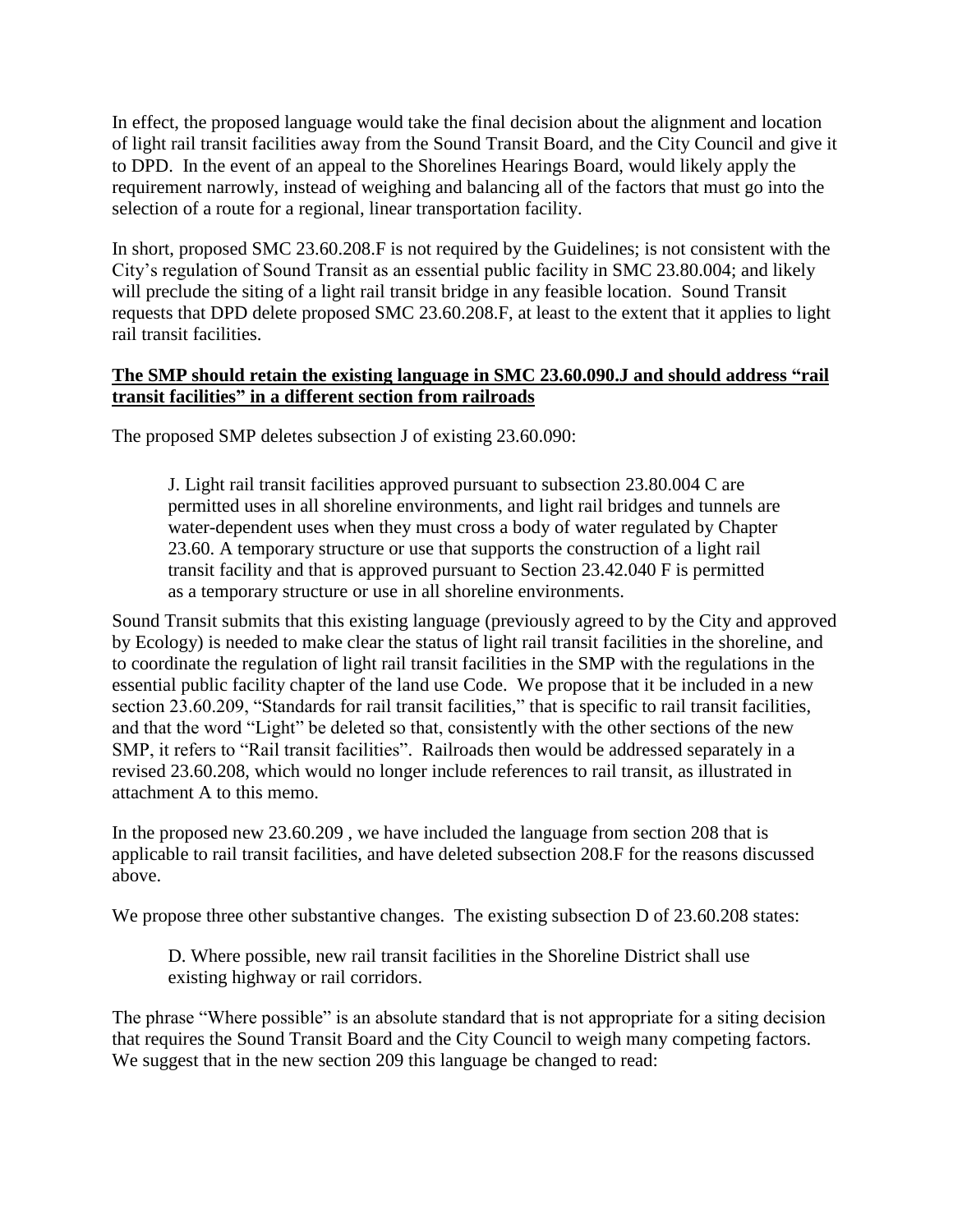C. Where reasonably possible, new rail transit facilities in the Shoreline District should use existing highway or rail corridors.

Subsection E of proposed 23.60.208 states:

E. All new railroads and rail transit facilities are required to provide means for the public to overcome the physical barrier created by the facility and gain access to the shoreline.

This is a mandatory requirement, and it appears intended to address the kinds of physical barriers that arise from linear transportation facilities *along* the shoreline; it is not at all clear what this mandatory requirement would mean for a linear transportation facility that crosses directly through the shoreline district in order to get from one side of a water body to the other side. We propose that the comparable subsection D in proposed 23.60.209 read:

D. Rail transit facilities located parallel to the shoreline are required to provide means for the public to overcome the physical barrier created by the facility and gain access to the shoreline.

Finally, in the new section 209 we deleted subsection G from 208, regarding intermittent or temporary uses, because subsection G will not be applicable to rail transit facilities approved pursuant to 23.80.004.C, as Sound Transit's facilities will be.

# **The SMP should not regulate Sound Transit's facilities differently from other rail transit facilities**

In the proposed new section 23.60.209, and throughout the new master program, Sound Transit requests that its facilities be referred to as "rail transit facilities," which is defined in SMC 23.84A.038 as one kind of "transportation facility," and which encompasses the defined terms "light rail transit facility," "light rail transit station," and "light rail transit system." We do not believe there is a reason to use different terms in the SMP.

We also suggest that it is legally questionable to draw a regulatory distinction based upon ownership rather than use, as does the proposed distinction between "Sound Transit facilities" and "other rail transit facilities" that appears in a number of places in the proposed use tables. For the foreseeable future, the only rail transit facilities that will be located within Seattle are Sound Transit's facilities, or those of a successor entity created by the state legislature. Sound Transit suggests that the proposed distinction is unnecessary as well as legally questionable, and that the proposed use tables should be revised accordingly, as demonstrated in attachment B to this memo.

# **Proposed 23.60.157 regarding Essential Public Facilities is ambiguous and unnecessary**

Proposed 23.60.157.B states:

Essential public facilities are required to comply with development standards in this chapter for each component of the essential public facility and to mitigate all adverse impacts to the ecological functions of shorelines and critical areas by